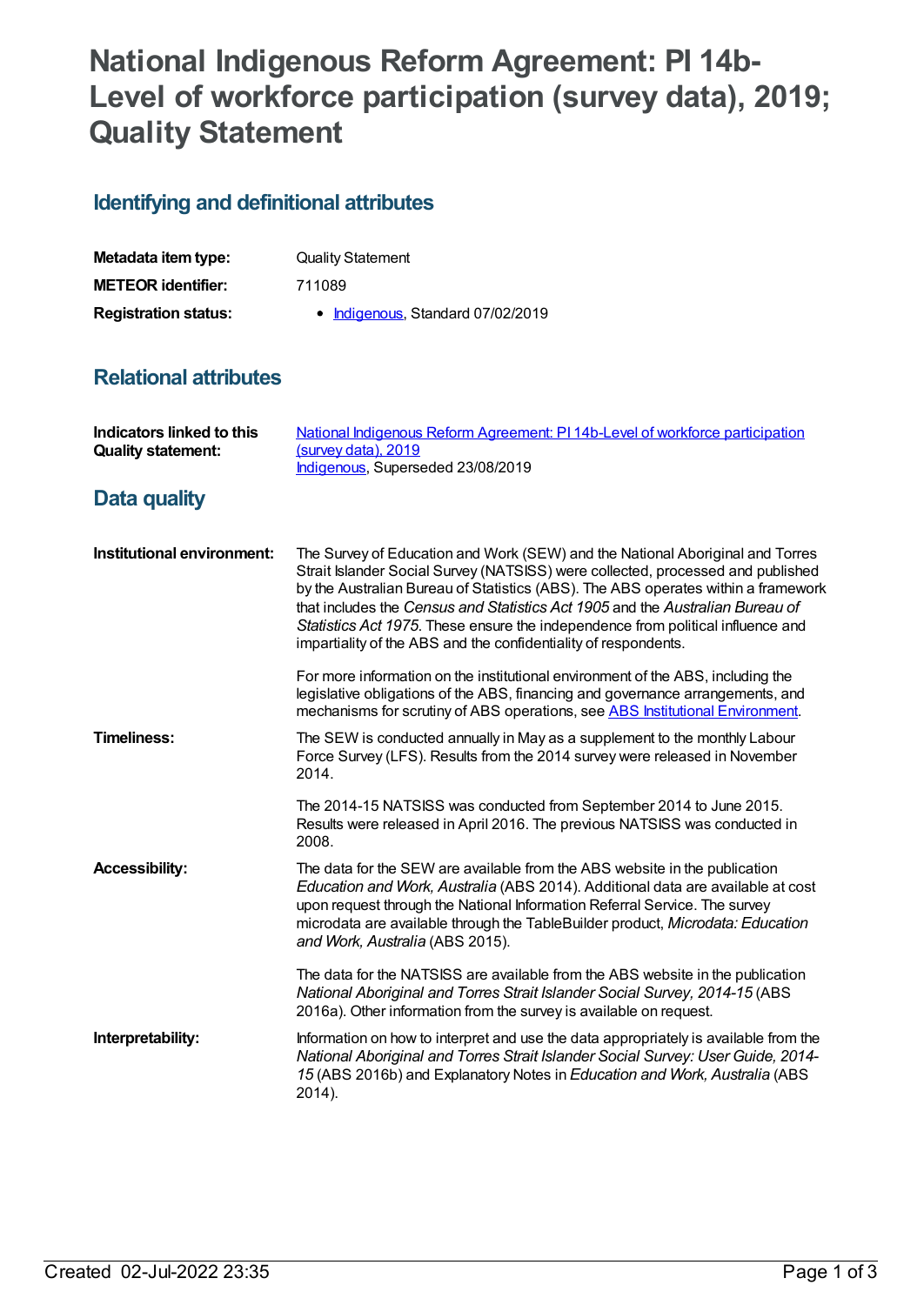| <b>Relevance:</b> | The SEW is conducted as a supplement to the Labour Force Survey (LFS), with<br>data items collected in the LFS available from the SEW. The publication Labour<br>Force, Australia, Dec 2016 (ABS 2017) contains information about survey design,<br>sample redesign, scope, coverage and population benchmarks relevant to the<br>monthly LFS, which also apply to supplementary surveys.                                                                                                                                                                                                                                                                                           |
|-------------------|-------------------------------------------------------------------------------------------------------------------------------------------------------------------------------------------------------------------------------------------------------------------------------------------------------------------------------------------------------------------------------------------------------------------------------------------------------------------------------------------------------------------------------------------------------------------------------------------------------------------------------------------------------------------------------------|
|                   | For some respondents, information is supplied by another household resident<br>(referred to as 'Any Responsible Adult'), such as a parent, partner or unrelated<br>adult. While this is a standard survey methodology, answers to some questions<br>may occasionally differ from those that would have been supplied in a personal<br>interview.                                                                                                                                                                                                                                                                                                                                    |
|                   | While Indigenous status is collected in the SEW, the survey sample and<br>methodology are not designed to provide output that separately identifies<br>Aboriginal and/or Torres Strait Islander people. The SEW can, however be used for<br>providing non-Indigenous comparisons.                                                                                                                                                                                                                                                                                                                                                                                                   |
|                   | In the SEW, information may have been supplied by one household resident on<br>behalf of another person. The person reporting may not know all details of the<br>participation of the other in employment. In the NATSISS and SEW answers to<br>some questions were not supplied. Hence, judgement may be required in<br>classifying people for this measure.                                                                                                                                                                                                                                                                                                                       |
| <b>Accuracy:</b>  | The 2014 SEW response rate was 92% which constituted 39,100 completed<br>interviews. The 2014 response rate was consistent with that in previous years.                                                                                                                                                                                                                                                                                                                                                                                                                                                                                                                             |
|                   | The data for the SEW are collected from an ARA on behalf of other members of the<br>household and are weighted for non-response.                                                                                                                                                                                                                                                                                                                                                                                                                                                                                                                                                    |
|                   | The 2014-15 NATSISS was conducted in all states and territories, including very<br>remote areas. Non-private dwellings such as hotels, motels, hospitals, nursing<br>homes and short-stay caravan parks were excluded from the survey. The final<br>response rate was 80.3%.                                                                                                                                                                                                                                                                                                                                                                                                        |
|                   | The NATSISS and SEW are weighted to account for non-response.                                                                                                                                                                                                                                                                                                                                                                                                                                                                                                                                                                                                                       |
|                   | As they are drawn from a sample survey, data for the indicator are subject to<br>sampling error. Sampling error occurs because only a small proportion of the<br>population is used to produce estimates that represent the whole population.<br>Sampling error can be reliably estimated as it is calculated based on the scientific<br>methods used to design surveys. Rates and measurement of changes should be<br>considered with reference to the relative standard error (RSE) of the estimates.<br>Estimates with RSEs between 25% and 50% should be used with caution.<br>Estimates with RSEs greater than 50% are generally considered too unreliable for<br>general use. |
| <b>Coherence:</b> | Both the numerator and denominator for non-Indigenous persons come from the<br>SEW. Measures based on the 2014 SEW are consistent with those supplied for<br>the Council of Australian Governments (COAG) reporting from previous cycles of<br>this survey.                                                                                                                                                                                                                                                                                                                                                                                                                         |
|                   | The SEW excludes people living in Indigenous communities. Since 2009, the SEW<br>has included people living in 'very remote' areas who are not in Indigenous<br>communities. Prior to SEW 2009, all persons living in 'very remote' parts of<br>Australia were excluded. Nationally, less than 1% of persons in scope of the SEW<br>live in 'very remote' areas that are not Indigenous communities. In the Northern<br>Territory, this proportion is higher, at around 8%.                                                                                                                                                                                                         |
|                   | Persons who are permanently unable to work were included in the scope of the<br>SEW for the first time in 2013. There were an estimated 491,170 people who<br>reported being permanently unable to work in May 2014.                                                                                                                                                                                                                                                                                                                                                                                                                                                                |
|                   | Both the numerator and the denominator for Aboriginal and/or Torres Strait Islander<br>persons come from the NATSISS. Measures based on the 2014-15 NATSISS are<br>consistent with those supplied for COAG reporting from previous cycles of this<br>survey.                                                                                                                                                                                                                                                                                                                                                                                                                        |
|                   | The SEW and NATSISS have different enumeration periods and therefore<br>differences in this indicator for Aboriginal and/or Torres Strait Islander and non-<br>Indigenous people may reflect changes in the economic cycle.                                                                                                                                                                                                                                                                                                                                                                                                                                                         |